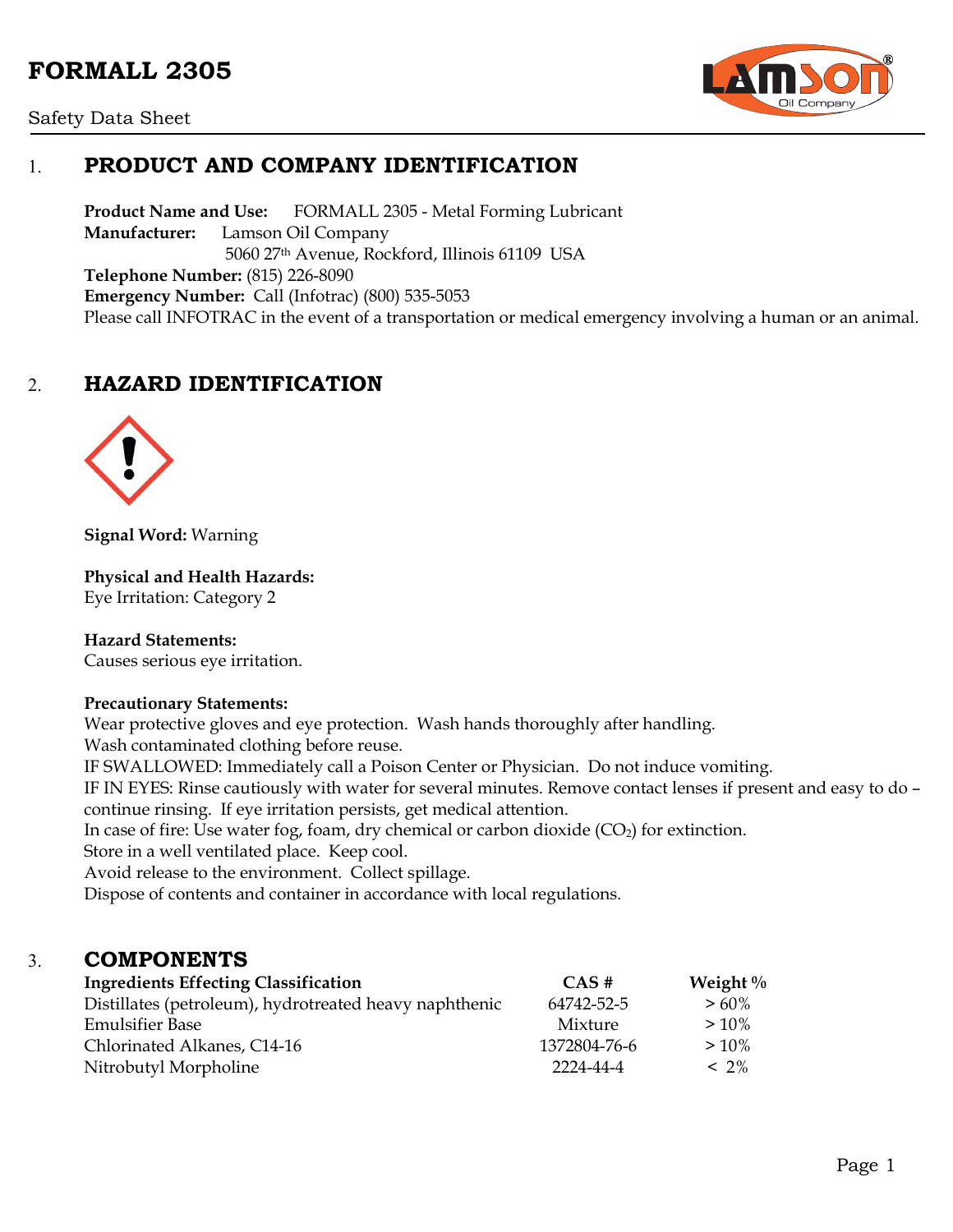Safety Data Sheet

## 4. **FIRST AID MEASURES**

**IF IN EYES:** Rinse cautiously with water for several minutes. Remove contact lenses if present and easy to do – continue rinsing. If eye irritation persists, get medical attention.

**IF ON SKIN** (or hair): Remove immediately all contaminated clothing. Rinse skin with water. If skin irritation occurs, get medical attention.

**IF SWALLOWED**: Immediately call a Poison Center or Physician. Do not induce vomiting. **IF INHALED:** Remove to fresh air; apply artificial respiration if necessary. Get medical attention.

## 5. **FIRE-FIGHTING MEASURES**

### **General Hazard**

Petroleum products can form combustible mixtures at temperatures at or above the flash point.

### **Fire-Fighting**

Keep fire exposed containers cool with water spray. Separate unburning product from fire. Use carbon dioxide, foam, or dry chemical extinguishing media to put out fires.

### **Unusual Decomposition Products Under Fire Conditions**

None

# 6. **ACCIDENTAL RELEASE MEASURES**

### **Personal Precautions**

Remove contaminated clothing, including shoes and wash thoroughly after contact. Launder contaminated clothing before reuse.

### **Environmental Precautions**

Stop leak if without risk. Dike large spills to prevent ingress into sewers or waterways. Clean spills with absorbent and store in marked containers for disposal. Dispose in accordance with all applicable regulations.

# 7. **HANDLING AND STORAGE**

### **Safe Handling and Storage**

Do not handle, store, or dispense near open flames or ignition sources. Keep containers inside and out of direct sunlight. Avoid extreme temperatures. Do not reuse containers.

### **Incompatible Products**

Avoid strong oxidizing and reducing agents.

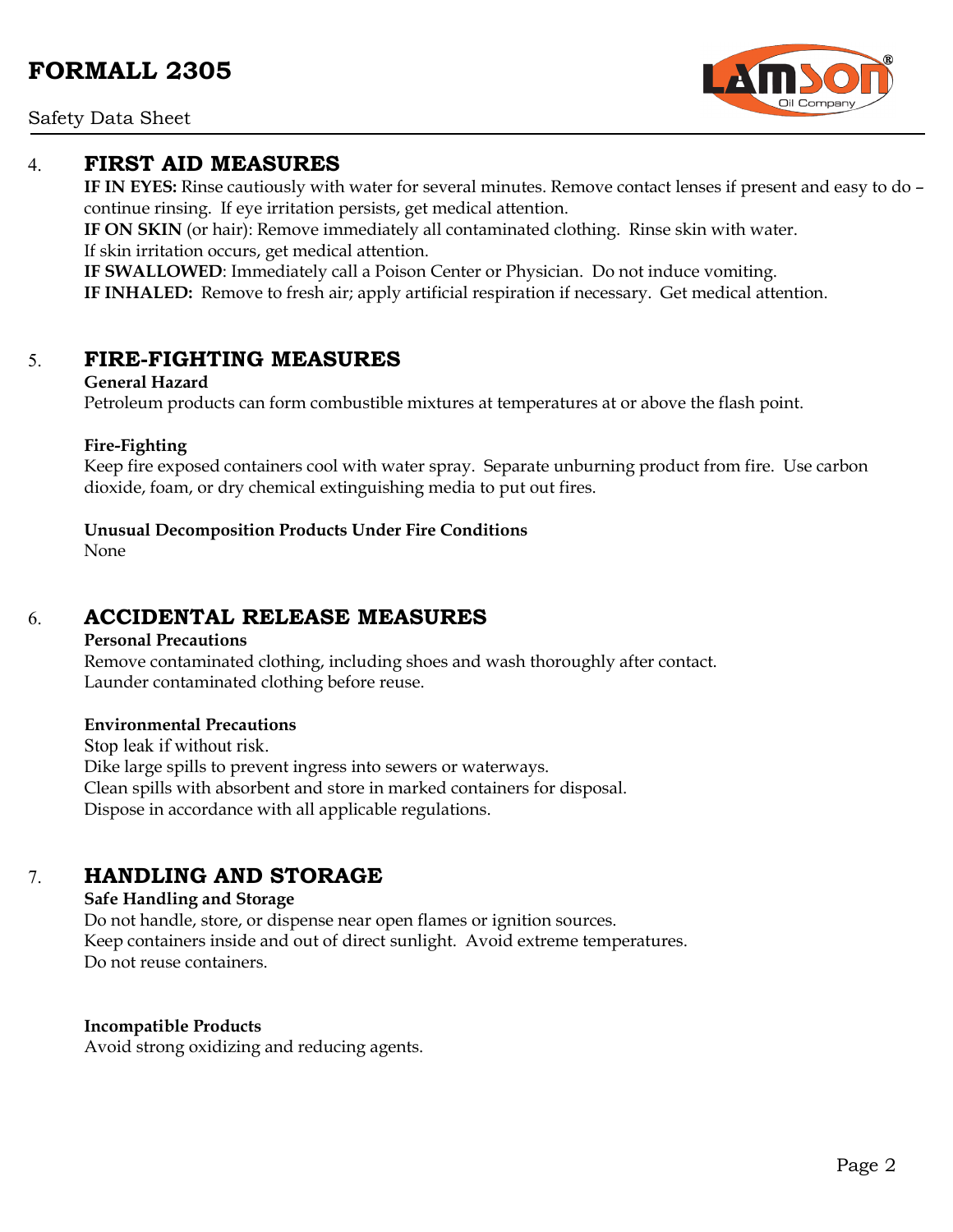# **FORMALL 2305**

### Safety Data Sheet



# 8. **EXPOSURE CONTROL AND PERSONAL PROTECTION**

#### **Ventilation**

Local exhaust is usually sufficient. General exhaust is preferred.

### **Personal Protection**

Use approved respirator when airborne exposure limits are exceeded. Use petroleum resistant gloves to avoid prolonged contact. Wear goggles or safety glasses with splashguards.

### **Work Place Exposure Guide Lines**

Petroleum Oil mist has a TLV limit of 5 mg/m3.

# 9. **PHYSICAL AND CHEMICAL PROPERTIES**

| <b>Boiling Point:</b>                          | $>$ 500 °F                                |  |
|------------------------------------------------|-------------------------------------------|--|
| Specific Gravity (water =1):                   | 0.95                                      |  |
| Vapor pressure (mm Hg):                        | $\leq 1$                                  |  |
| <b>Melting Point:</b>                          | Not Applicable                            |  |
| Vapor Density (Air =1):                        | > 5                                       |  |
| Evaporation Rate (butyl Acetate=1):            | Non-volatile                              |  |
| Solubility in water:                           | Emulsifies                                |  |
| Reactivity in water:                           | NIL                                       |  |
| <b>Appearance and Odor:</b>                    | Clear, brown liquid; mild odor            |  |
| Flash point:                                   | $>330$ °F                                 |  |
| Flammable Limits (volume percent in air):      | LEL: Not Established UEL: Not Established |  |
| <b>Autoignition Temperature:</b> approximately | Not Established                           |  |

## 10. **STABILITY AND REACTIVITY**

**Stability:** [ ] Unstable [ X ] Stable **Conditions to avoid:** None **Incompatibility (Materials to avoid):** Strong oxidizing and reducing agents. **Hazardous Decomposition Products:** Combustion may produce HCl and oxides of carbon. **Hazardous Polymerization:** [ ] May Occur [ X ] Will Not Occur **Conditions to Avoid:** Not Applicable

# 11. **TOXICOLOGICAL INFORMATION**

This product has minimal toxicity when inhaled, ingested, or when skin or eye contact is made. This product is not expected to cause cancer.

No data is available to indicate that any ingredient is mutagenic or genotoxic.

This product is not expected to cause reproductive or developmental effects.

Nitrobutyl Morpholine in its pure form is a known skin sensitizer; but because of the low amount contained, this product is not expected to cause skin sensitization.

Contact with eyes will result in irritation.

Exposure to vapor or aerosol concentrations above the recommended exposure level is irritating to the eyes and respiratory tract, and may cause headaches or dizziness.